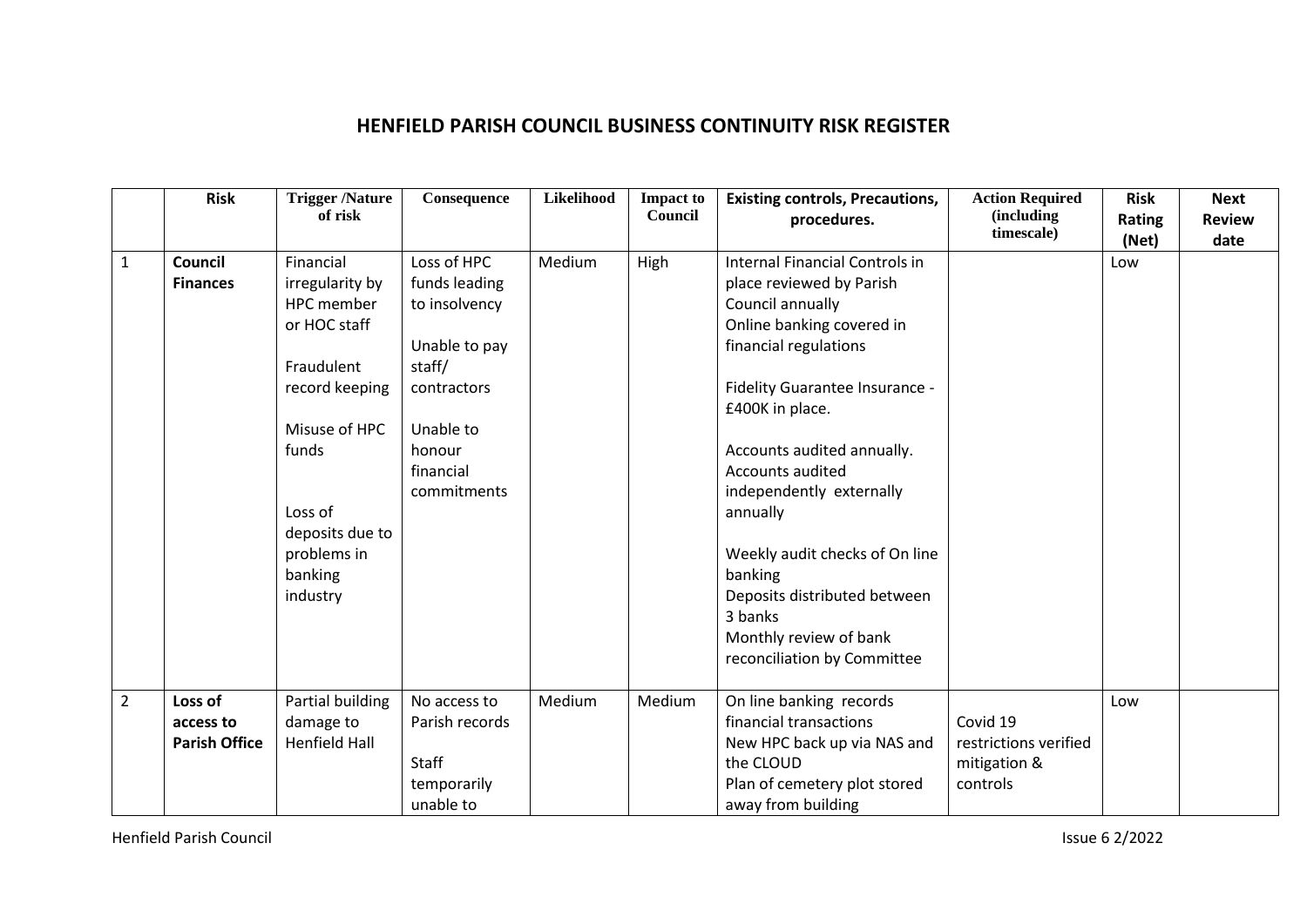|                |              | Localised fire        | access work    |     |        | Cemetery information stored     |                       |        |  |
|----------------|--------------|-----------------------|----------------|-----|--------|---------------------------------|-----------------------|--------|--|
|                |              | or damage in          | location       |     |        | & managed on line               |                       |        |  |
|                |              | Parish Office         |                |     |        | All staff can work remotely off |                       |        |  |
|                |              |                       |                |     |        | site                            |                       |        |  |
| $\overline{3}$ | Loss or      | Fire                  | Significant    | Low | High   | Offices alarmed.                | Covid 19              | Low    |  |
|                | damage of    | Theft                 | impact on Key  |     |        | Financial back up stored off    | restrictions verified |        |  |
|                | HPC records/ | malicious             | Parish         |     |        | site                            | mitigation &          |        |  |
|                | property     | damage                | administration |     |        |                                 | controls              |        |  |
|                |              |                       | and records    |     |        | Insurance for contents          |                       |        |  |
|                |              | Loss of               |                |     |        | including chain of office.      |                       |        |  |
|                |              | computerised          |                |     |        | Valuables held in safe or bank  |                       |        |  |
|                |              | Records               |                |     |        | box.                            |                       |        |  |
|                |              |                       |                |     |        |                                 |                       |        |  |
|                |              | Loss of burial        |                |     |        | On line banking records         |                       |        |  |
|                |              | records kept in       |                |     |        | financial transactions          |                       |        |  |
|                |              | Parish Office         |                |     |        | New HPC back up via NAS and     |                       |        |  |
|                |              |                       |                |     |        | the CLOUD                       |                       |        |  |
|                |              | Theft of, or          |                |     |        | Old records transferred to      |                       |        |  |
|                |              | damage to,            |                |     |        | County Archives.                |                       |        |  |
|                |              | Museum                |                |     |        |                                 |                       |        |  |
|                |              | artefacts             |                |     |        | Cemetery records online         |                       |        |  |
|                |              |                       |                |     |        |                                 |                       |        |  |
|                |              |                       |                |     |        | Museum volunteer on duty all    |                       |        |  |
|                |              |                       |                |     |        | times open to public            |                       |        |  |
|                |              |                       |                |     |        | Museum secure entrance          |                       |        |  |
|                |              |                       |                |     |        | doors, CCTV & Items Insured     |                       |        |  |
| $\overline{4}$ | Loss of      | Unavailability        | Key Parish     | Low | Medium | Record of priority tasks        | Covid 19              | Medium |  |
|                | people       | of staff for          | administration |     |        | Procedures in place for key     | restrictions verified |        |  |
|                |              | lengthy period        | is late or not |     |        | tasks e.g payroll               | mitigation &          |        |  |
|                |              |                       | competed       |     |        |                                 | controls              |        |  |
|                |              | <b>Staff sickness</b> |                |     |        | SALC local council support      |                       |        |  |
|                |              |                       | Financial      |     |        | available                       |                       |        |  |
|                |              | Unexpected            | commitments    |     |        |                                 |                       |        |  |
|                |              | resignation           | not met        |     |        |                                 |                       |        |  |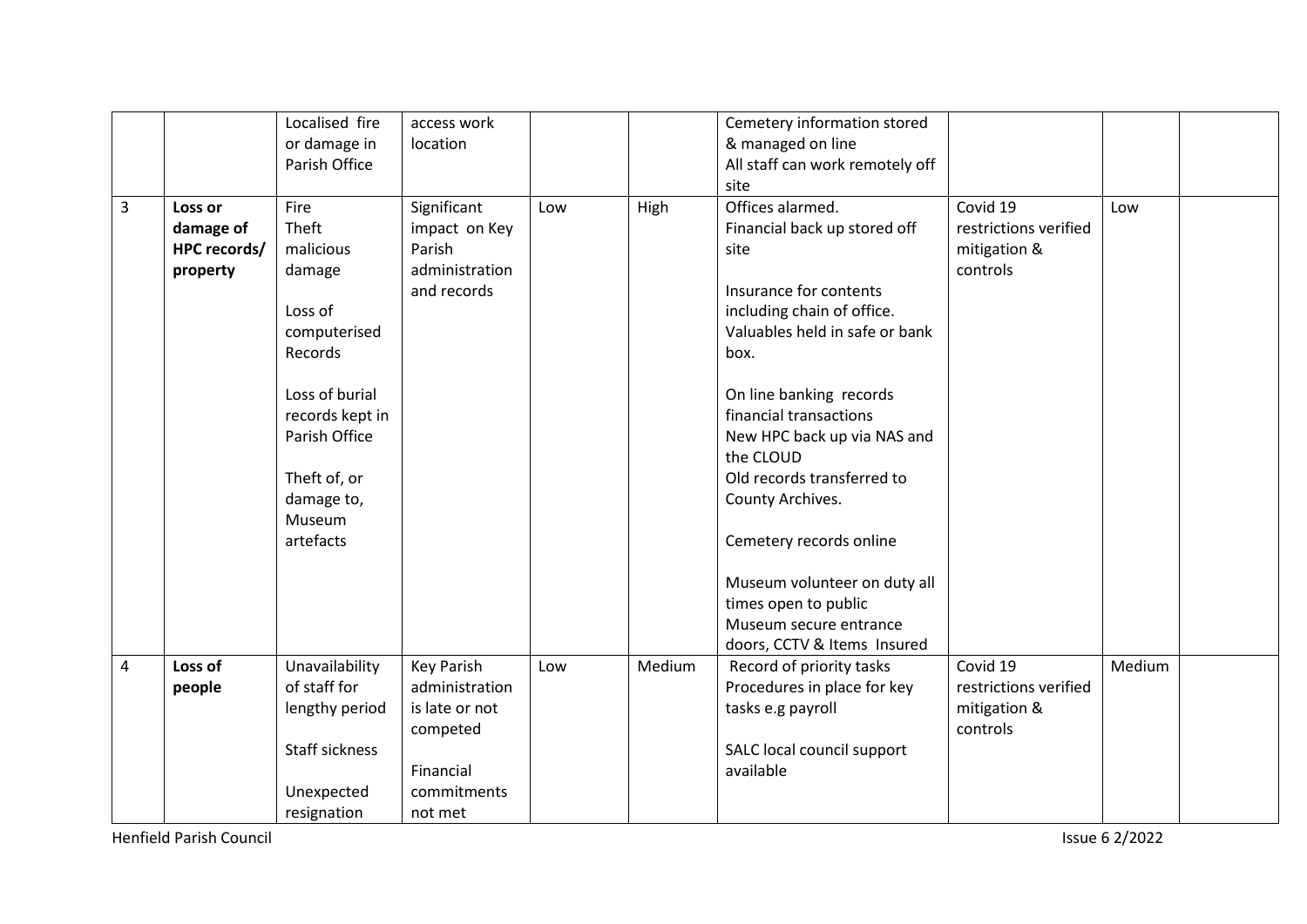|   |                      |                   |                  |     |        | Record of passwords etc.            |                       |        |  |
|---|----------------------|-------------------|------------------|-----|--------|-------------------------------------|-----------------------|--------|--|
|   |                      |                   | No record        |     |        | accessible by Chair Vice Chair      |                       |        |  |
|   |                      |                   | keeping          |     |        | of HPC                              |                       |        |  |
|   |                      |                   |                  |     |        |                                     |                       |        |  |
| 5 | Loss of              | Permanent loss    | As per Risks 2 & | Low | High   | Existing Fire precautions in        |                       | Medium |  |
|   | building -           | of Parish office  | 3                |     |        | place for Henfield Hall             |                       |        |  |
|   | <b>Henfield Hall</b> | & records due     |                  |     |        |                                     |                       |        |  |
|   |                      | to substantial    | Long term loss   |     |        | Hall & Office alarmed for fire      |                       |        |  |
|   |                      | building          | of meeting       |     |        | & intruders                         |                       |        |  |
|   |                      | damage/hazar      | facilities       |     |        |                                     |                       |        |  |
|   |                      | d                 |                  |     |        | <b>Business Continuity Plan for</b> |                       |        |  |
|   |                      |                   | Loss of          |     |        | key HPC responsibilities &          |                       |        |  |
|   |                      |                   | Museum           |     |        | deliverables                        |                       |        |  |
|   |                      |                   | artefacts        |     |        |                                     |                       |        |  |
|   |                      |                   |                  |     |        | <b>Museum Emergency Disaster</b>    |                       |        |  |
|   |                      |                   |                  |     |        | Plan (includes evacuation)          |                       |        |  |
|   |                      |                   |                  |     |        | Museum Items Insured and            |                       |        |  |
|   |                      |                   |                  |     |        | Fire alarm fitted - alerts          |                       |        |  |
|   |                      |                   |                  |     |        | monitoring station                  |                       |        |  |
|   |                      |                   |                  |     |        | Museum signed up to services        |                       |        |  |
|   |                      |                   |                  |     |        | of emergency response team          |                       |        |  |
|   |                      |                   |                  |     |        |                                     |                       |        |  |
| 6 | <b>Management</b>    | Lack of           | Parish Council   | Low | Medium | Job description for Parish          |                       | Medium |  |
|   | of HPC               | sufficient        | unable to fulfil |     |        | Councillors                         |                       |        |  |
|   |                      | Council           | statutory        |     |        | Succession planning - rotation      |                       |        |  |
|   |                      | members           | obligation       |     |        | of Councillor roles                 | Covid 19              |        |  |
|   |                      |                   |                  |     |        |                                     | restrictions verified |        |  |
|   |                      | Insufficient      | Existing /future |     |        | Procedure for recruiting new        | mitigation &          |        |  |
|   |                      | number of new     | project at risk  |     |        | councillors                         | controls              |        |  |
|   |                      | councillors       | due to           |     |        |                                     |                       |        |  |
|   |                      |                   | insufficient     |     |        | HDC can appoint temporary           |                       |        |  |
|   |                      |                   | skills           |     |        | councillors in the interim          |                       |        |  |
|   |                      | Lack of           |                  |     |        |                                     |                       |        |  |
|   |                      | sufficient skills |                  |     |        |                                     |                       |        |  |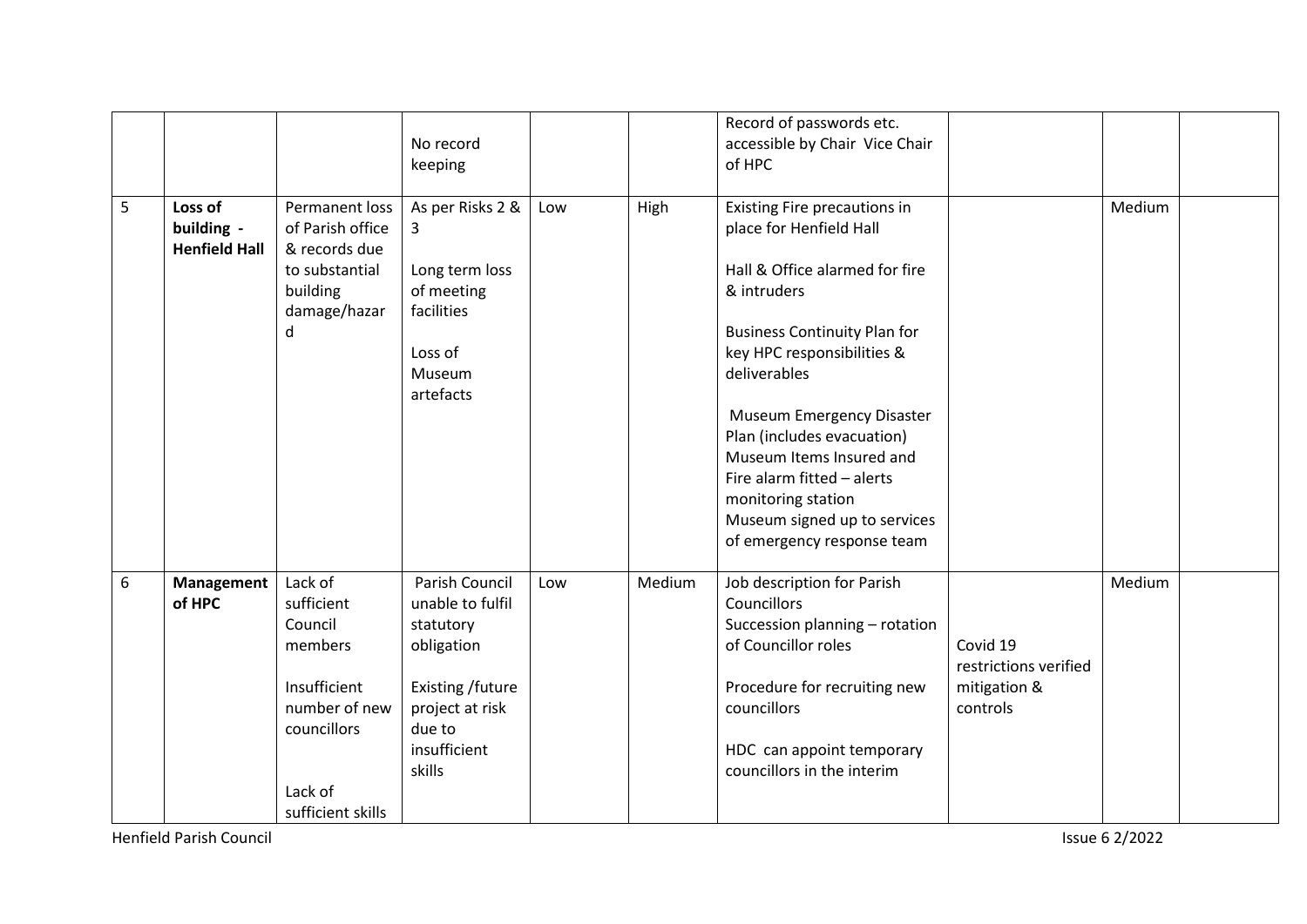| $\overline{7}$ | Loss of                                                                | to discharge<br>responsibilities<br>Major event                                                                                                | Loss of                                                                                                                                                                                                                                                                                         | low | Medium          | Awareness events in regard to<br>the role of HPC<br>Ability to function remotely<br>e.g Zoom<br>Sound financial controls in                   | low |  |
|----------------|------------------------------------------------------------------------|------------------------------------------------------------------------------------------------------------------------------------------------|-------------------------------------------------------------------------------------------------------------------------------------------------------------------------------------------------------------------------------------------------------------------------------------------------|-----|-----------------|-----------------------------------------------------------------------------------------------------------------------------------------------|-----|--|
|                | reputation/<br><b>Bringing the</b><br><b>Council into</b><br>disrepute | leading to<br>significant<br>media & public<br>attention on<br>Parish Council<br>Adverse<br>Behaviour of a<br>Parish<br>Councillor or<br>staff | confidence in<br>Parish Council<br>& Staff<br>Parish Office<br>overwhelmed<br>by press/ public<br>attention -<br>resulting in the<br>work of the<br>Parish Council<br>being disrupted<br>Event<br>compounded<br>by poor or<br>inappropriate<br>communication<br>Council & staff<br>resignations |     | (short<br>term) | place.<br>Parish Council Code of<br>Conduct.<br>2 Councillors are Media<br>trained<br>HPC Emergency Plan detail key<br>communication contacts |     |  |
| 8              | Data<br>Protection<br>(GDPR 2108)                                      | Breach of<br><b>GDPR</b><br>regulations/                                                                                                       | Adverse<br>publicity                                                                                                                                                                                                                                                                            | Low | Medium          | Parish Clerk GDPR trained<br>- Staff and councillors trained<br>Parish registered with ICO<br>In place                                        | Low |  |